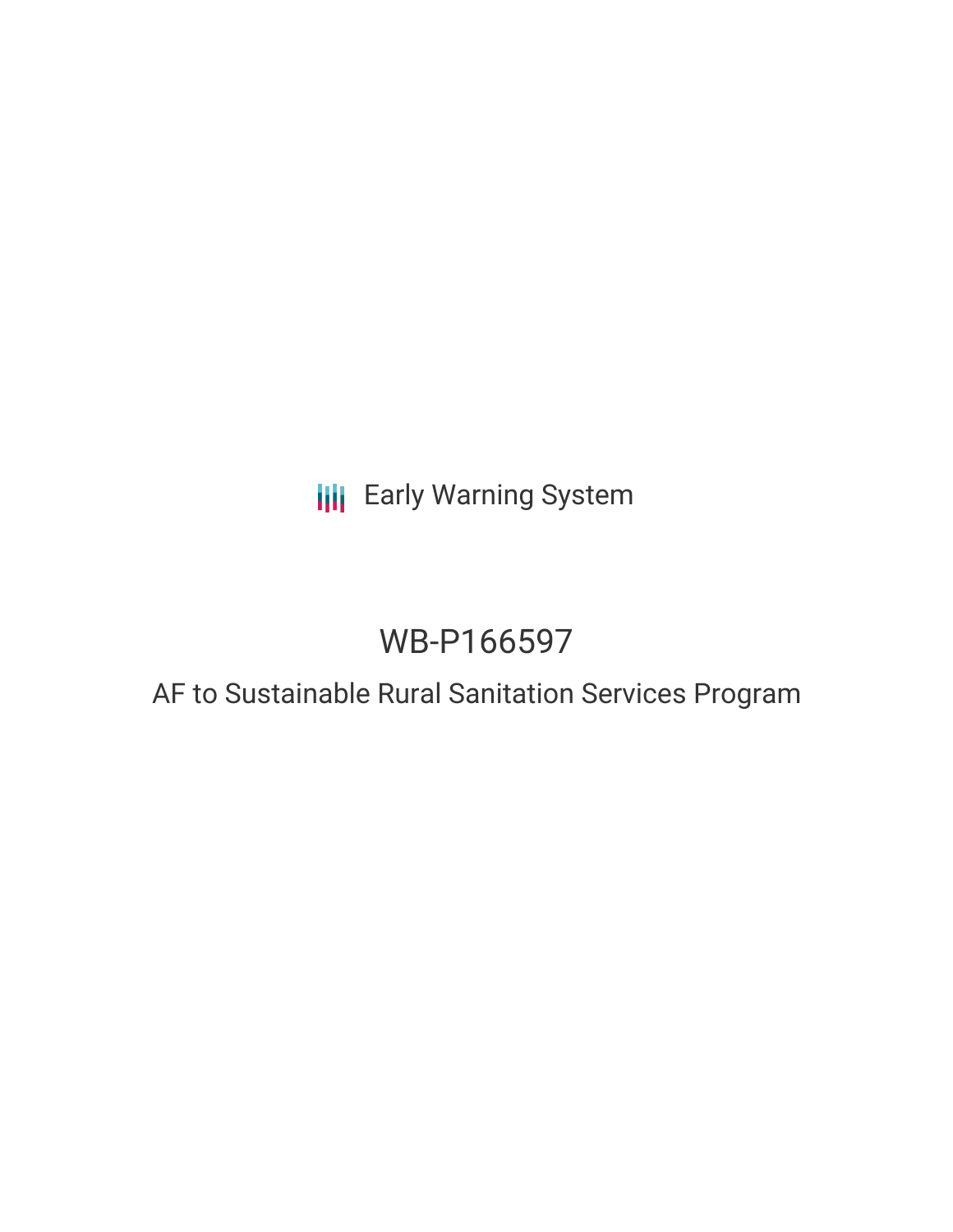

#### **Quick Facts**

| <b>Countries</b>               | Egypt                       |
|--------------------------------|-----------------------------|
| <b>Financial Institutions</b>  | World Bank (WB)             |
| <b>Status</b>                  | Approved                    |
| <b>Bank Risk Rating</b>        | C                           |
| <b>Voting Date</b>             | 2018-09-21                  |
| <b>Borrower</b>                | The Arab Republic of Egypt  |
| <b>Sectors</b>                 | <b>Water and Sanitation</b> |
| <b>Investment Type(s)</b>      | Loan                        |
| <b>Investment Amount (USD)</b> | \$300.00 million            |
| <b>Loan Amount (USD)</b>       | \$300.00 million            |
| <b>Project Cost (USD)</b>      | \$595.48 million            |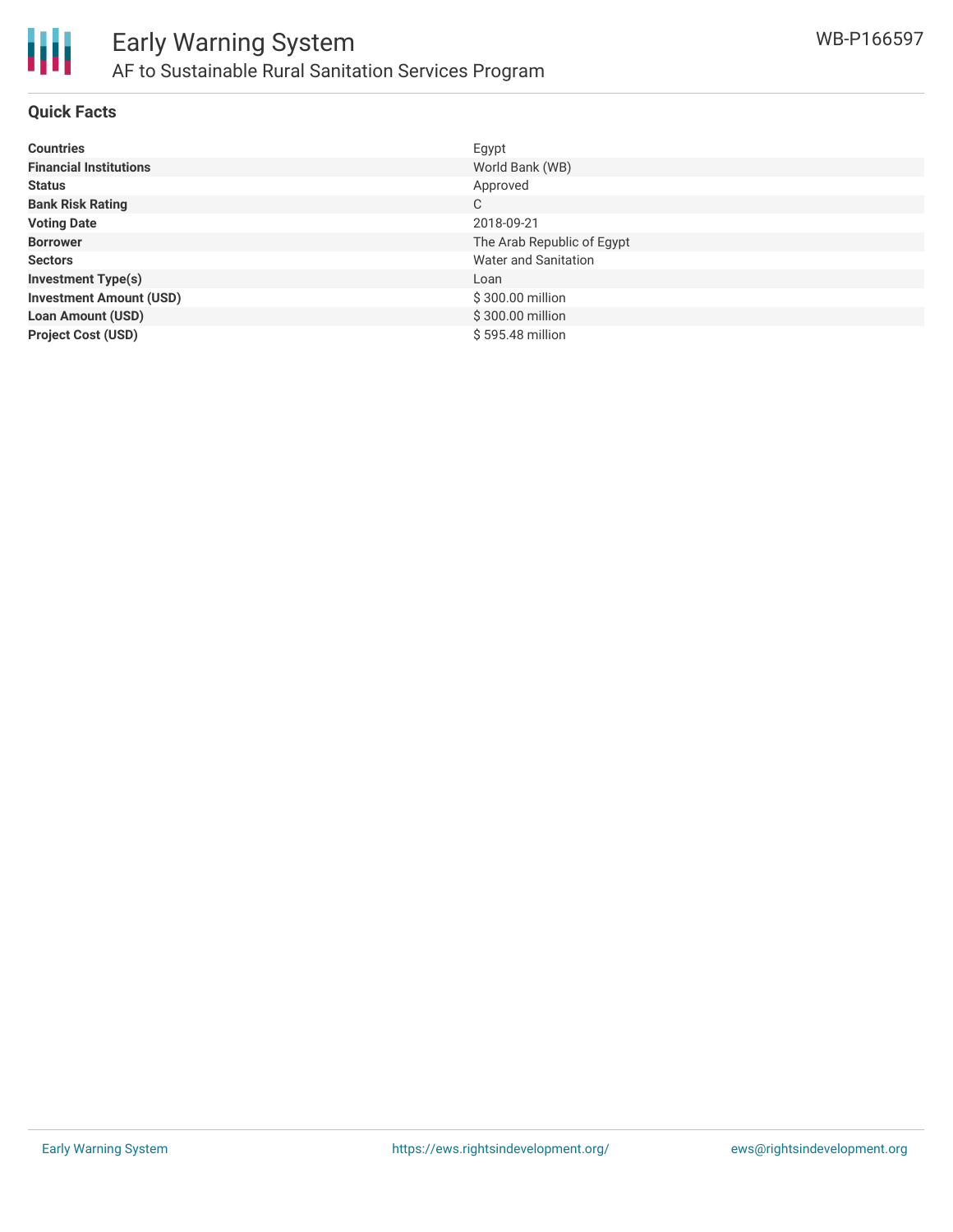

### **Project Description**

According to bank documents, the program aims to strengthen institutions and policies for increasing access and improving rural sanitation services in selected governorates in the Arab Republic of Egypt. This program is a part of the Borrower's National Rural Sanitation Program (NRSP) and consists of the following result areas (RAs) and activities:

A. Improved sanitation access.

- B. Improved operational systems and practices of WSCs.
- C. Strengthened national sector framework.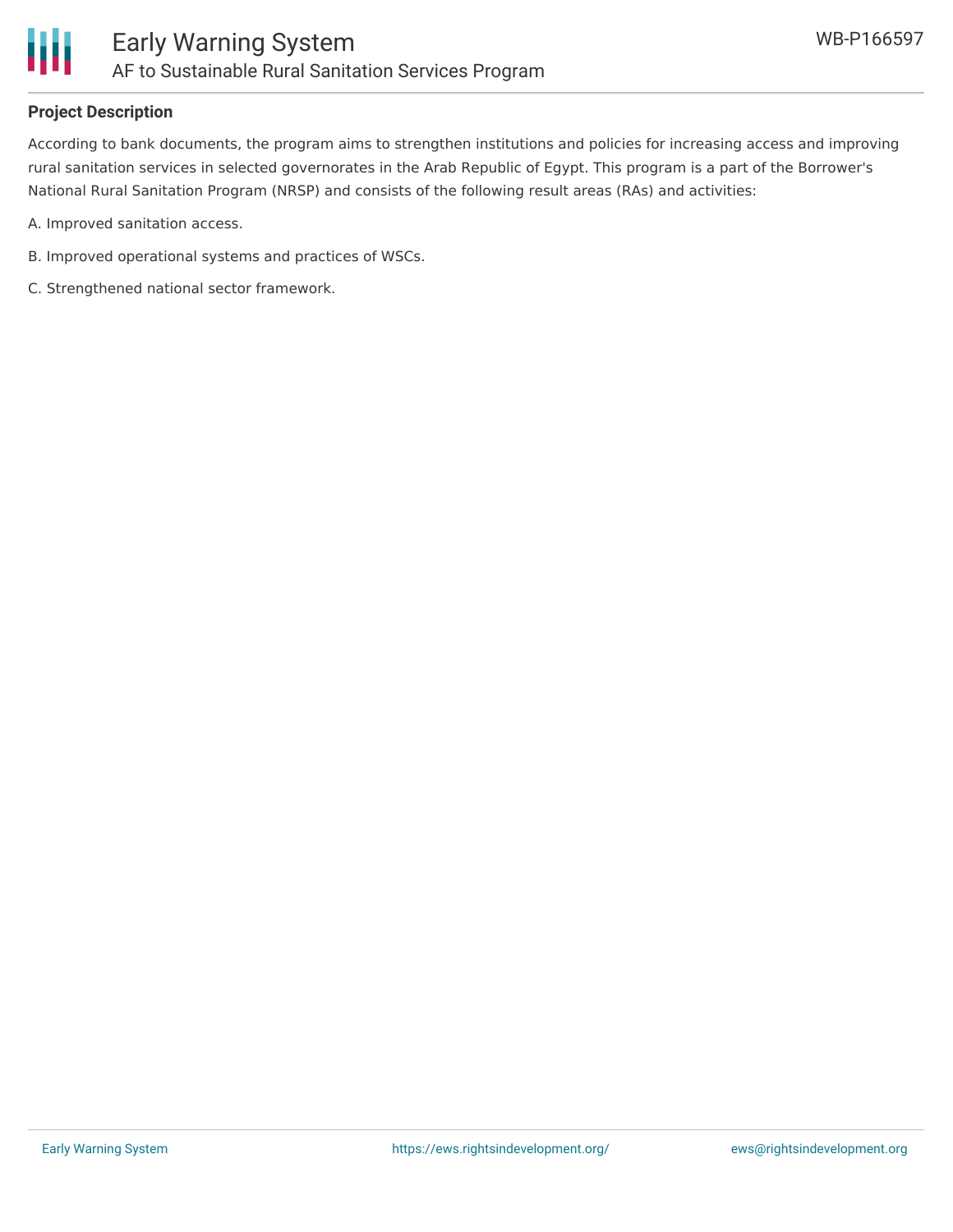

### **Investment Description**

World Bank (WB)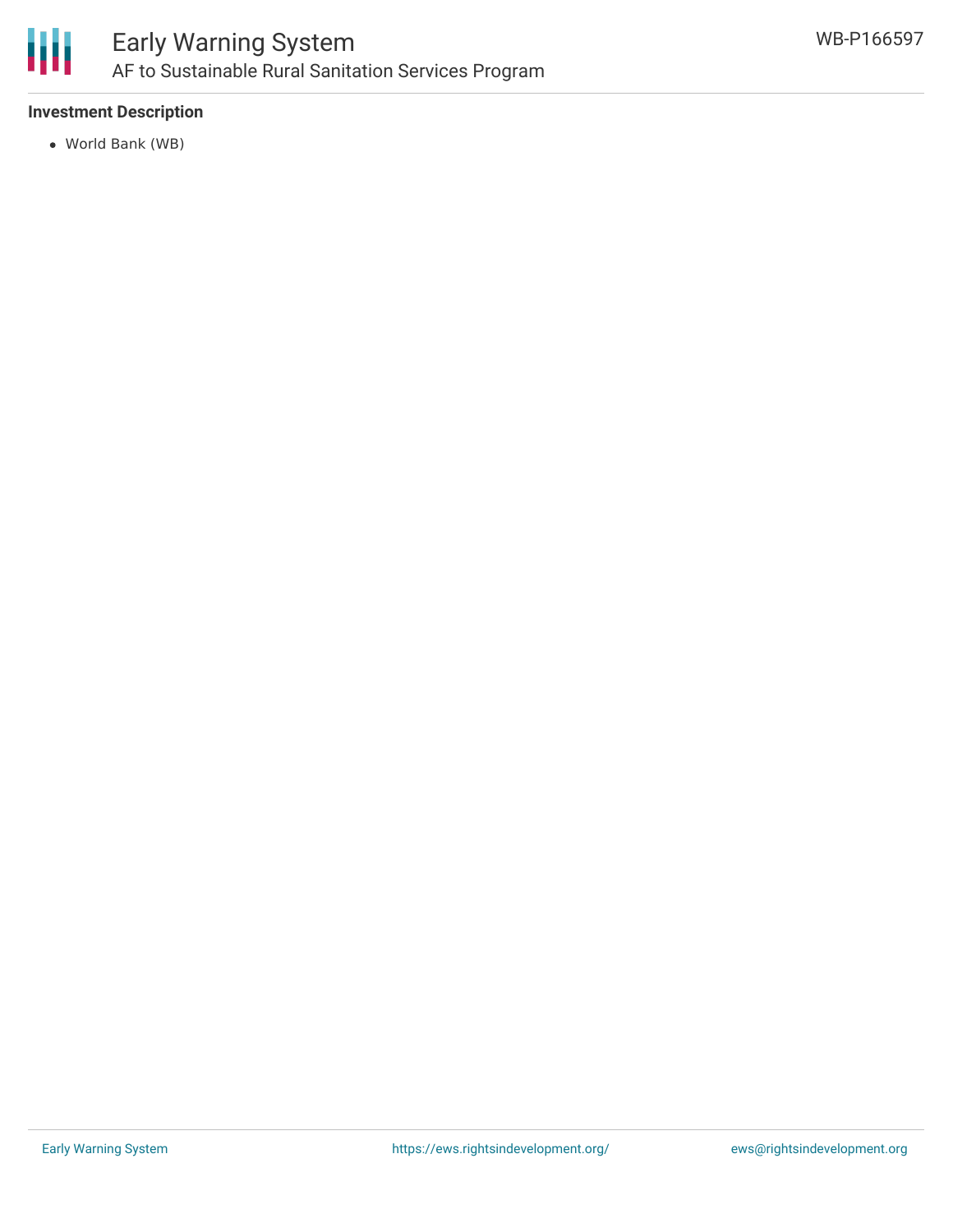



### **Contact Information**

Project Contact: Badr El Din Hassan Nour Eldin Hafez Ministry of Investment and International Cooperation Telephone No.: +201006354735 Fax No.: +23908159 Email: [bhassan@miic.gov.eg](mailto:bhassan@miic.gov.eg)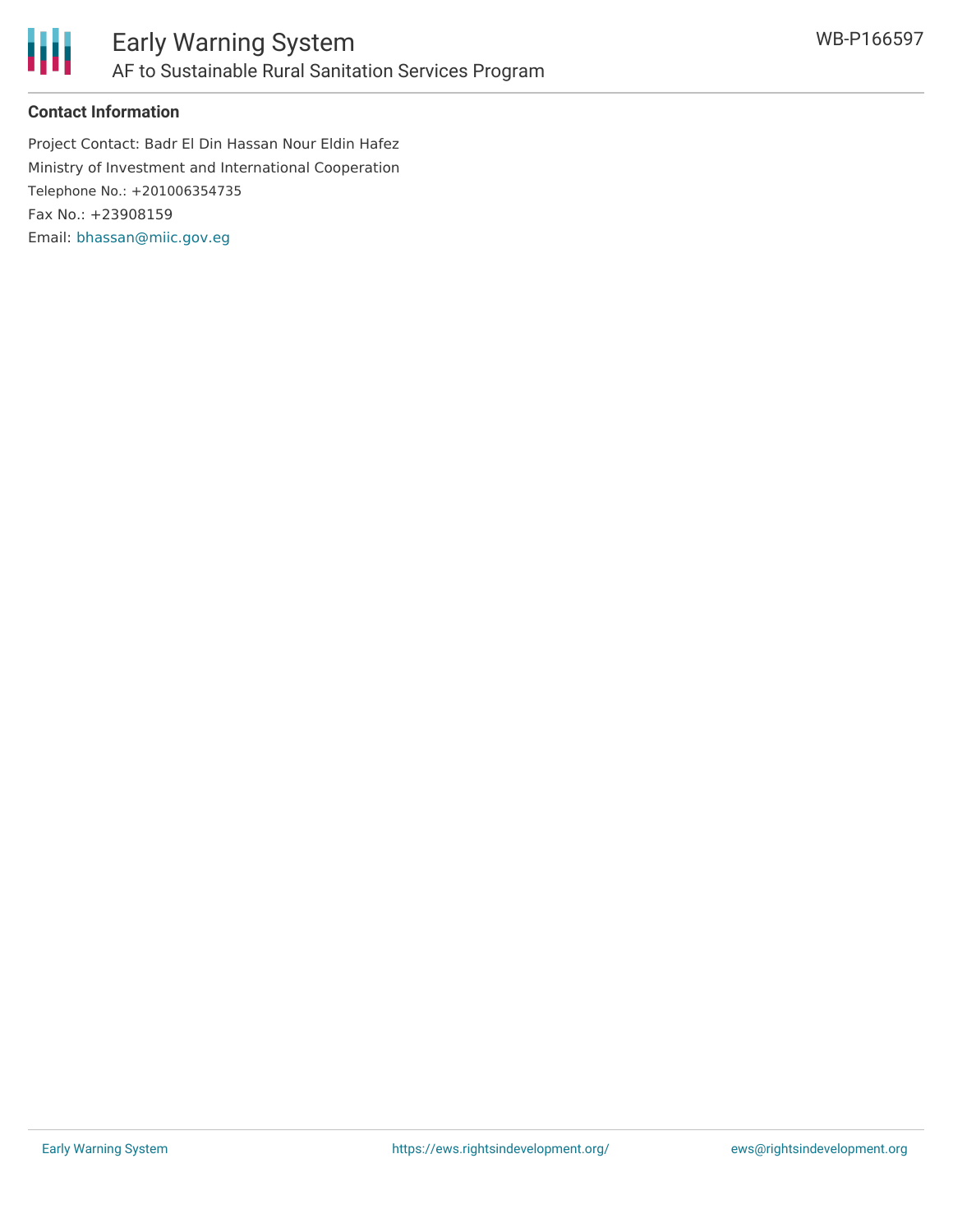

#### **Bank Documents**

| • Egypt - Sustainable Rural Sanitation Services Program : additional financing (Arabic, English)       | [Original Source] |
|--------------------------------------------------------------------------------------------------------|-------------------|
| • Egypt - Sustainable Rural Sanitation Services Program : additional financing (English, Arabic)       | [Original Source] |
| • Egypt - Sustainable Rural Sanitation Services Program-for-Results Project : Additional Financing (En | [Original Source] |
| • Egypt, Arab Republic of - Sustainable Rural Sanitation Services Program for Results : additional fin | [Original Source] |
| • Egypt, Arab Republic of - Sustainable Rural Sanitation Services Program for Results : additional fin | [Original Source] |
| • Egypt, Arab Republic of - Sustainable Rural Sanitation Services Program for Results : additional fin | [Original Source] |
| • Egypt, Arab Republic of - Sustainable Rural Sanitation Services Program for Results : additional fin | [Original Source] |
| • Egypt, Arab Republic of - Sustainable Rural Sanitation Services Program for Results : additional fin | [Original Source] |
| • Egypt, Arab Republic of - Sustainable Rural Sanitation Services Program for Results : additional fin | [Original Source] |